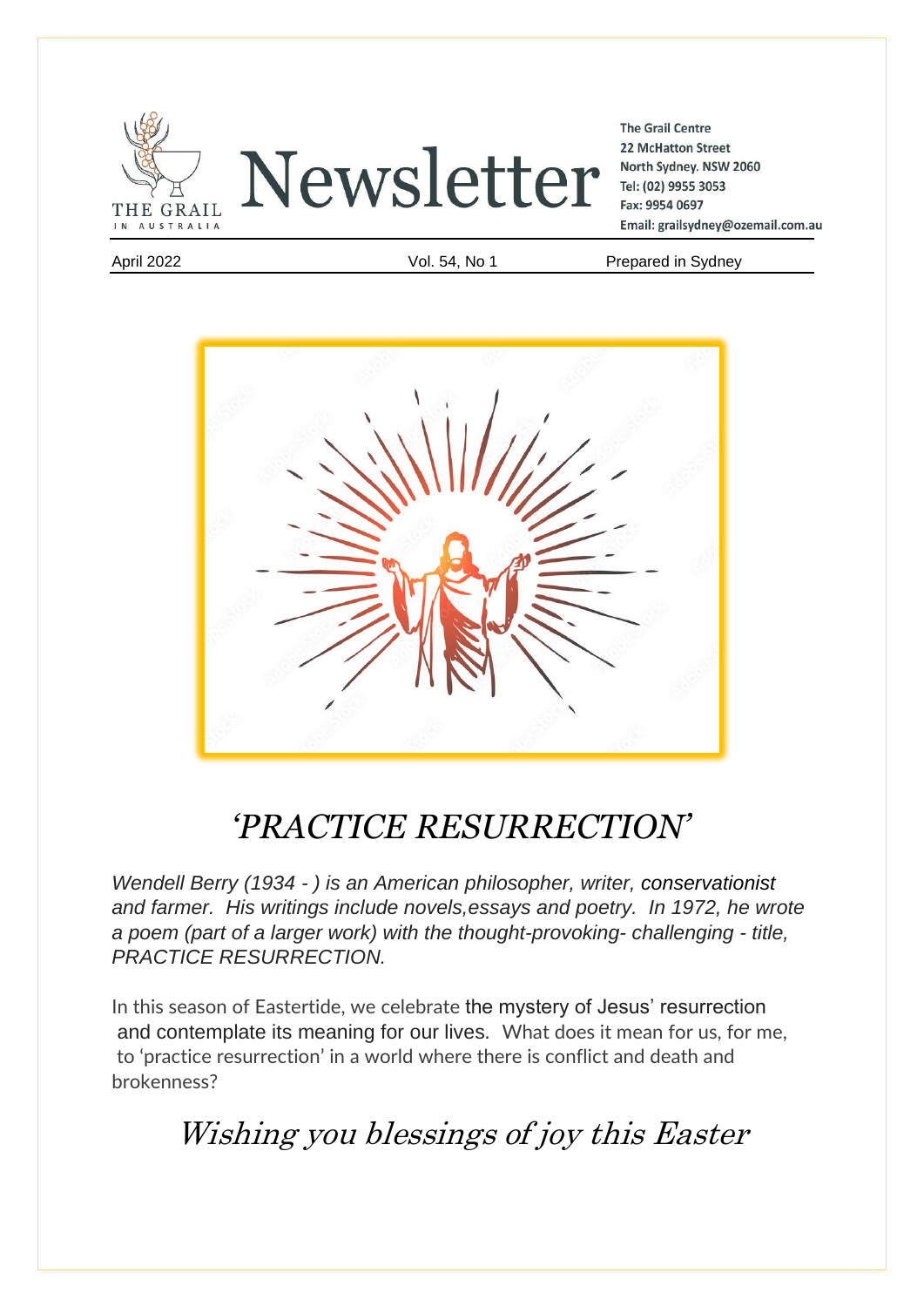## **CONTENTS**

| News from here and there                  | $3 - 10$ |
|-------------------------------------------|----------|
| Queensland                                | $3 - 6$  |
| Sydney                                    | $6 - 8$  |
| Melbourne                                 | $8 - 9$  |
| Papua New Guinea: In memory               | 9        |
| International Grail: from the Netherlands | 10       |
| <b>Practice Resurrection – excerpts</b>   | 10       |

# **PUBLICATIONS**

#### *Global Justice Overcoming Poverty Bulletin*

4 pages of short up-to-date reports and articles. Issued bi-monthly from January. To receive a copy, contact [grailsydney@ozemail.com.au](mailto:grailsydney@ozemail.com.au) Available by email or by post if necessary.

#### *Pacific Outlook*

4 pages on economic, social and environmental issues of the small island nations of the Pacific. Issues bi-monthly from February. To receive a free copy, contact [grailsydney@ozemail.com.au](mailto:grailsydney@ozemail.com.au) Available by email or by post if necessary.

# **ADDRESSES**

The Grail Centre Andrea Venier 22 McHatton Street 2/25 McBean Street Tel: 02 9955-3053 Tel: 03 9548-9432 Fax: 02 9954-0697 [avenier@bigpond.com](mailto:avenier@bigpond.com) [grailsydney@ozemail.com.au](mailto:grailsydney@ozemail.com.au)

Ferny Hills. QLD 4055 at Sydney address above. ( Brisbane) [vidler\\_herbert@aapt.net.au](mailto:vidler_herbert@aapt.net.au) Website

North Sydney. NSW 2060. Clayton. VIC 3168. (Melbourne)

Jill Herbert Contact in North Queensland TBA 14 Carawatha Avenue Meanwhile, ref. Sheila Hawthorn

[www.grailaustralia.org.au](http://www.grailaustralia.org.au/)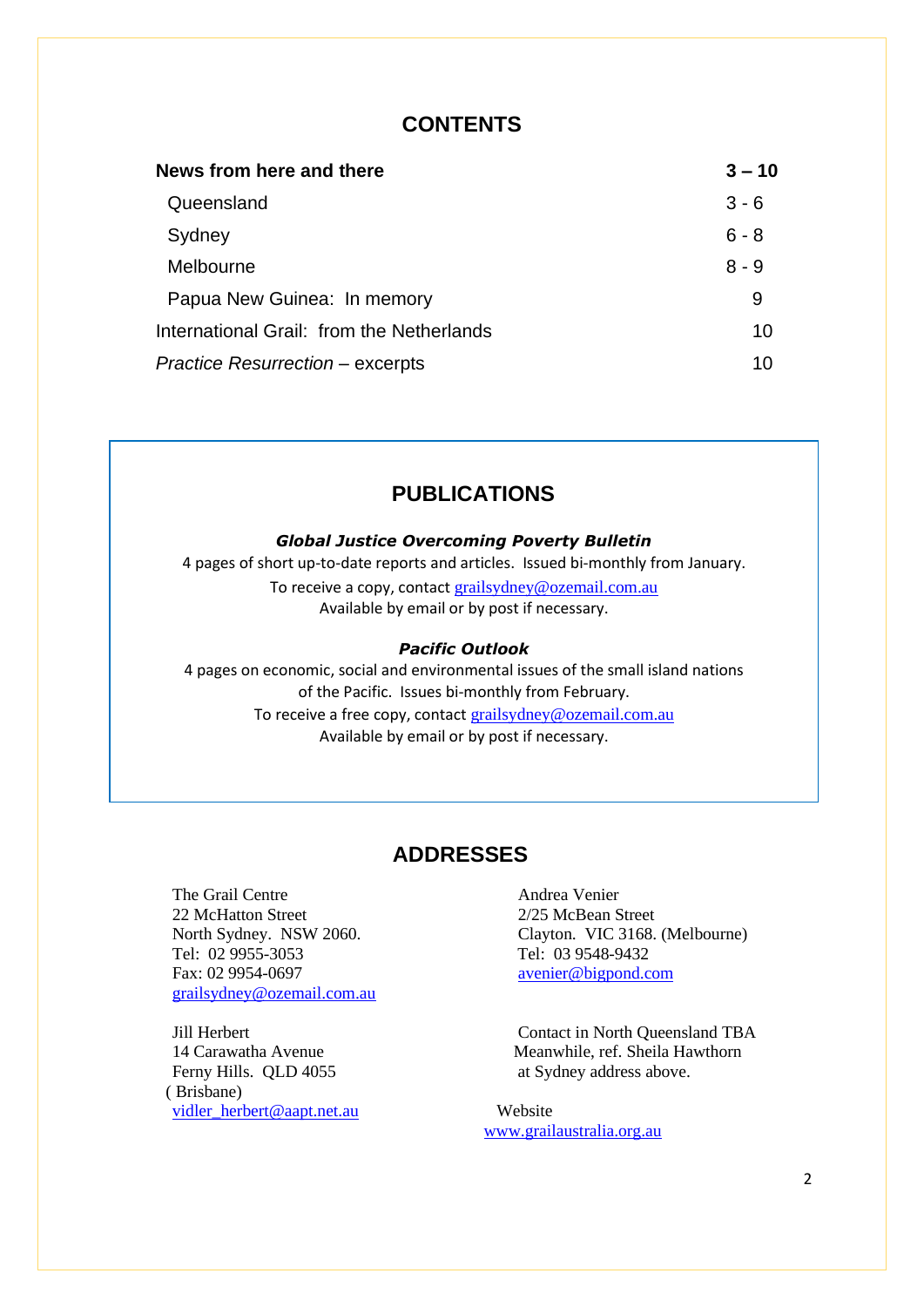# **NEWS FROM HERE AND THERE**

#### **QUEENSLAND**



#### **Queensland**

Consy Sakaria has been supporting clients, communities and the related service sector since the *Queensland Program of Assistance to Survivors of Torture and Trauma (QPASTT)* established its Townsville office in 2011..

'I have been a sole worker in Townsville up until the recent appointment of Natalie Youssef as Team Leader for the North Queensland Team and Michelle Wylie as Counsellor/Advocate. As a sole worker I have worn 'many hats'. I provide counselling and group programs for clients and communities and I work closely with service providers to build their capacity to support clients with refugee backgrounds and to advocate on behalf of clients. We have had so many interested service providers and schools calling and asking to meet with us and collaborate with QPASTT to ensure appropriate support for their clients and students.

QPASTT staff in Townsville focuses on working in partnership with communities and service providers. I deliver a lot of group work to meet the needs of the communities in Townsville – particularly family and parenting groups. I consult with communities to understand what needs they want addressed, and then I bring in services like Tenants Queensland, Child Safety, and the Queensland Police to help people understand the Australian culture, laws and systems.

Townsville refugee communities through their respective leaders have indicated the need for appropriate support for young people and more opportunities for communities and community leaders to develop effective working relationships with one another.

Townsville City Council named the city a Refugee Welcome Zone in 2009 and reaffirmed this in 2017. As a designated area for the resettlement of women at risk (visa204), Townsville was the site for the launching of an Australian government publication *Getting settled: women refugees in Australia* in 2013.

QPASTT is able to offer a framework of recovery that integrates our specialist knowledge of trauma with a bicultural approach. The challenge of the role of Counsellor/Advocate is working with a cultural lens through the western model of psychotherapy. As the practitioner, I develop the appropriate balance for each person I work with. My experiences as a migrant enables me to connect with people of different cultures through a shared understanding of the challenges of navigating a new culture. I get to build wonderful relationships with people- that is why I am so passionate about the work that I do.'

*` Consy Sakaria*

#### **GRAIL AWARD, Saints College, Townsville University, 2021**

The Grail Award 2021 was presented at the Valedictory dinner on the 22 October. Meet *Rachel Verri.* I can confidently stand behind Rachel as an exceptional example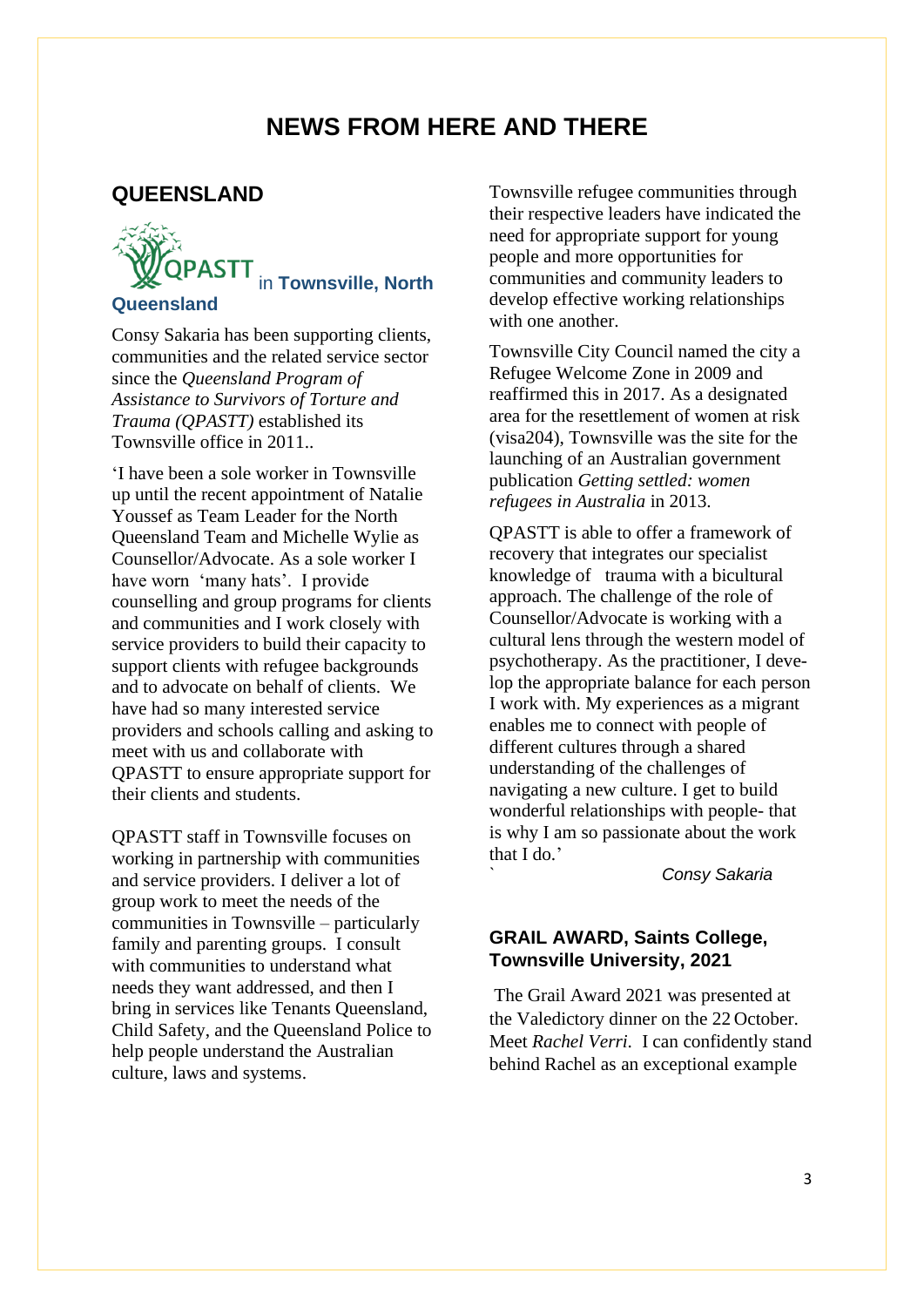of the qualities the Grail Award recognises.

Rachel is an example of what regional Australians are capable of. From Tully she arrived in Saints College in 2019, enrolled in the Medical Faculty and has maintained a Grade Point Average (GPA) of 5.0. As a pillar of the Saints community and outstanding among our team of Resident Assistants (RAs), she has demonstrated strong leadership qualities, and a genuine care and concern for her peers. Rachel was appointed an RA in 2021, and, in the Student Association, was also voted to be Alumni Representative. With these two roles,, Rachel has consistently shown an ability to manage relationships between both the resident body, and the administration team which is no small task, and has exceeded all of our expectations. We consider Saints very fortunate to have had the privilege of accommodating her for the time she has spent in Townsville. We wish her all the best for the future and look forward to seeing the impact she makes on the world.

*Jordan Hollands, College Administration*

#### **REJECTED DAM NOW PROMISED BY GOVERNMENT Mackay, Central Queensland**

*Mary Anne Baillie* has been an active member of the Mackay Conservation Group (MCG}for many years. The group hasn't lacked environmental issues to research and campaign on during those years and now the proposed Uranah Dam on the Broken River, some 90km west of Mackay is an alarming prospect, which they are strongly opposing. It is hard to believe but this dam, a 970,000-megalitre project, was first considered about 60 years ago and 25 feasibility studies have

denied it environmental endorsement. Local Indigenous groups have also consistently opposed it because the area to be covered includes their burial grounds and ceremonial sites. Coalmining would get a third of the water collected by damming the river. This would not only service existing mining but would allow for expansion and further mines to be opened. Most of the remainder would go to agricultural irrigation. The plan includes hydroelectric generation.

The government claims that its funding of the project to the tune of \$493 million will ensure that wealth producing industries will have the water security they need to thrive. This wealth guarantee is contradicted by an economic analysis prepared for the MCG, which concluded that the return on every dollar spent would be just 75 cents. A separate report claims that the dam would cover 9850 hectares suitable for high-value-cropping farm development and 12,250 hectares of improved grazing land.

The MCG has prepared a video on this project, which is in its final stages of editing and should be released in the next few weeks. 'I will let you know when that happens', writes Mary Anne.

*MA Baillie(Grail Queensland) and Malcolm Farr, political journalist, Canberra, [www.mackayconservationgroup.org.au](http://www.mackayconservationgroup.org.au/)  Indigenous Wiri Birri (River People): [www.uranah.org](http://www.uranah.org/)*

#### **BRISBANE, South-East Queensland**

In the Decs ember 2021 issue of the Newsletter our 2020 news was inadvertently included instead of our 2021 news. This issue includes our end-of-2021 happenings as well as an update for 2022.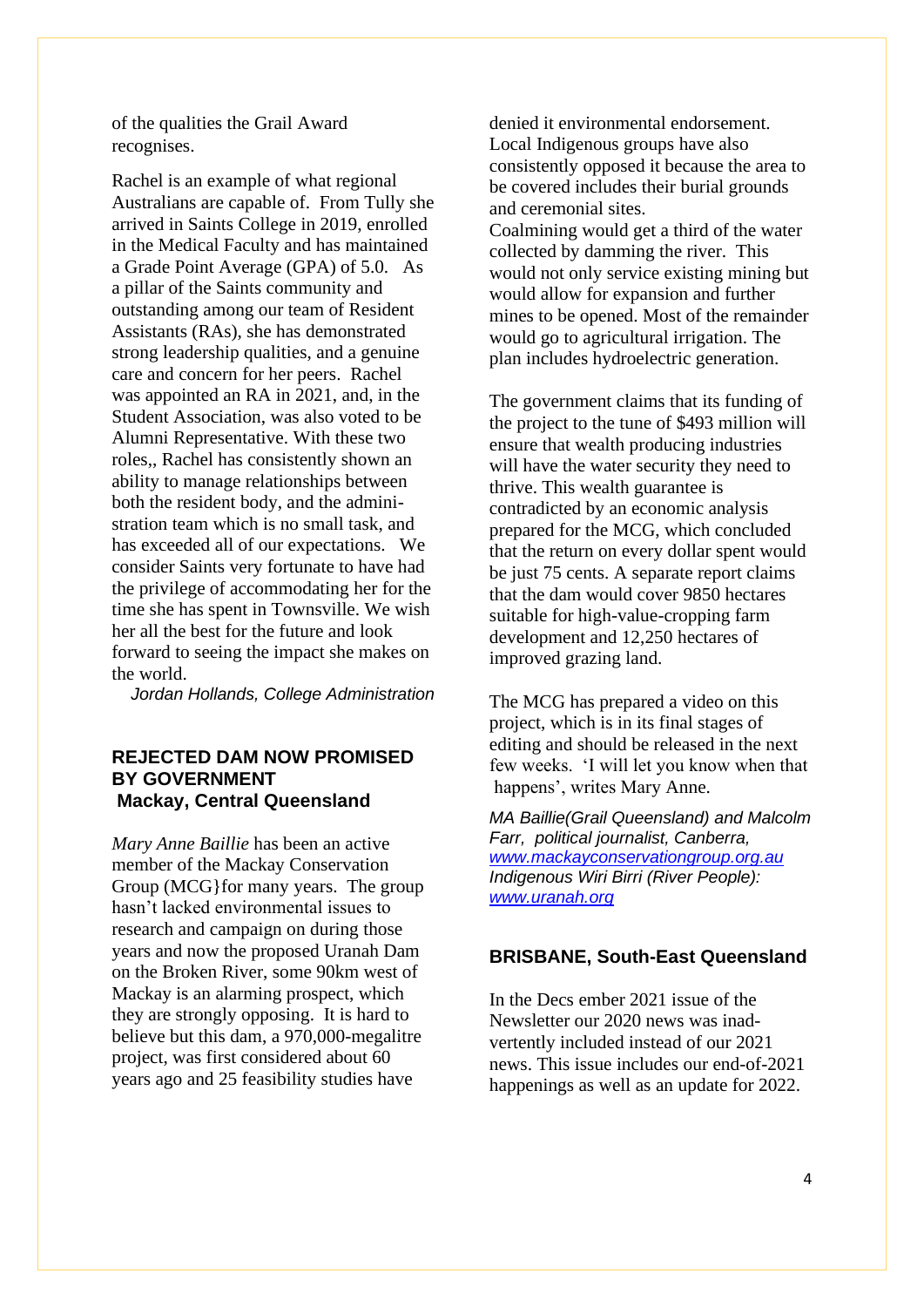In the latter months of 2021, some of our members were beset with ill health, which they faced with courage and determination. By Christmas all are on the mend and looking forward to meeting again in the new year. The many International Grail Zoom meetings, though they were rather



late at night for us, showed us that we needn't meet in person to feel part of this wonderful group.

# Jill Herbert with the Grail Centenary pie she baked for us**,**

Two gatherings towards the end of 2021 we remember fondly. The first was our annual retreat on Bribie Island. We began these gatherings six years ago. Our first was at Boonah and since then, at the suggestion of Mary Mennis, we have met at the TocH house on Bribie. Though an hour and a half north of Brisbane, it is a seaside treasure and a haven of tranquillity. We choose the weekend as close as possible to November 1st so we can celebrate the Grail day of remembrance together. We always start the weekend with fish and chips on Friday night. We began our days of prayer and reflection with a Creation Ritual by the water and the Rosary. When we can, we invite guest speakers, have some practical craft activities, pray together in the garden and participate in the Sunday Eucharist at the local church. We invite friends and local

women who may be interested in the Grail to join us. This year we had two speakers. Margaret Clifford who spoke on *Nourishing our Spirituality* and Fr Joe Mackay, ofm, who unpacked for us the encyclical *Fratelli Tutti* on friendship and mutual support in a complex world.

Later in November, we gathered with Fr James O'Donoghue, Jan's son, for a Eucharist in Jill Herbert's home to celebrate our 100years and to remember especially Joanna Waite, whose funeral was on that day. Sadly, by this time, Jan was in hospital and, though on the mend, was with us in spirit. We were pleased that Jay Rosales Scoullar and Mary Nelson joined us and Mary led us in song. At the end of Mass, we all sang *Everyday God: Now and always, O Jesus, Alleluia, O Spirit, through all ages, come, be with us*. We hope we can continue to be together in the Spirit in 2022.

Mary Mennis offers this news : In February this year, missionary priest, Tim Norton SVD, was consecrated Bishop for the Archdiocese of Brisbane. The liturgy included many indigenous and multicultural elements. Archbishop Douglas Young, SVD, cane down from Mt Hagen, Papua New Guinea (PNG), to celebrate the occasion with his brother priest. While he was here, I met with him a couple of times. He helped me with the history of the missions in PNG which I am writing for a course of study at Bomana Seminary. We also met for lunch with Jill Herbert and her husband, Pat Vidler. Fr Douglas Young was the parish priest in Kompiam when Pat, as a young lay missionary, was managing a saw mill at Porgera (1980 -1982). They had not met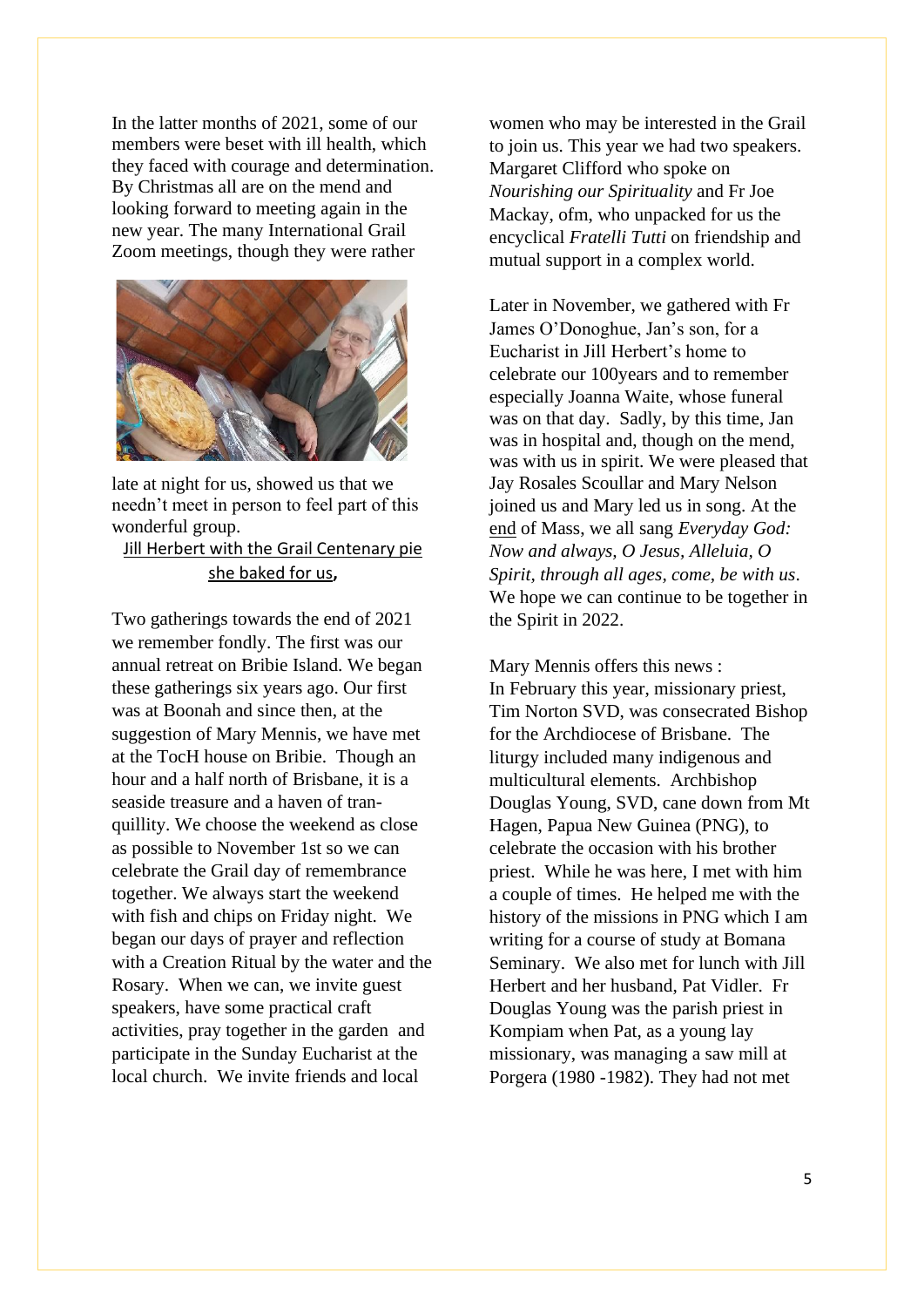each other since then, so they had a lot to catch up on. We asked him if he would like The Grail to come to Mt Hagen and he was pleased with the idea.

*Correction:* The September 2021 Newsletter referred to the death of Helen's brother, Peter. Peter was actually the brother of Jan O'Donoghue. It was he who died surrounded by his family and community after a lifetime of service in the congregation of the Christian Brothers.

*Helen Jeffcoat*

# **SYDNEY EXPLORING THE 'ULURU STATEMENT FROM THE HEART'**

We were delighted that 80+ people joined us on Zoom for a a day seminar organised by a team of Grail women and others on Saturday 26 February,. We gathered to listen to voices of Aboriginal and Torres Strait Islander people reflecting on the *Uluru Statement from the Heart* (2017) and to hear their plans for a national referendum on their proposal to enshrine in the Australian Constitution a Voice to Parliament. They want this to happen in the first term of a new government that will take office in a few months. The seminar and what follows from it is our response to their invitation to all Australians to 'walk with us' and support the First Nations peoples' call for a Voice, a Treaty and Truth-telling.

Through film, videos (one of which was a compilation of the voices of strong women and youth leaders), a Ted Talk and personal stories from Indigenous people present, we heard their passion as they spoke out on a range of issues they want changed. We heard, too, their pain from past and present transgressions. A film made by activist, Rachel Perkins, covered

some important events over the past two hundred years, where elders and communities in different parts of Australia had, many times, demanded representation in Parliament for First Nations peoples. Each time they were knocked back by governments or their petitions screwed up and thrown into the dustbin!

Aboriginal and Torres Strait Islander people have learned not to trust governments and are now appealing to all Australians to work with them. They have been buoyed over the years by particular events, such as the overwhelming support of ordinary Australians at the 1967 referendum which gave them the right to vote and to be counted in the census and. in 2,000 when a mass of people walked across the Sydney Harbour Bridge to show solidarity for reconciliation and recognition. The current leadership of the First Nations is heartened that over 60% of Australians support a referendum for the Voice enshrined in the Constitution.

It seems that important structural changes to improve the lives of our indigenous peoples will only come when they have a voice at the table and advise on policies which impact upon them and their communities. Their call for a Voice is fair and reasonable and can make Australia a better country for all of us to live in. Ongoing self-education, spreading the word. participating in existing groups and campaigns in support of the Voice were suggested actions for non- indigenous citizens to embrace over the coming months. An extensive resource list was sent out to all participants. If you would like one, please email: [admin@grailaustralia.org.au](mailto:admin@grailaustralia.org.au) 

We finished with words of wisdom attributed to Gangulu, an Aboriginal woman activist, Dr Lilla Watson, in the 1970s: *'If you have come to help me, you are wasting our time. But if you have come because your liberation is bound up with mine, then let us work*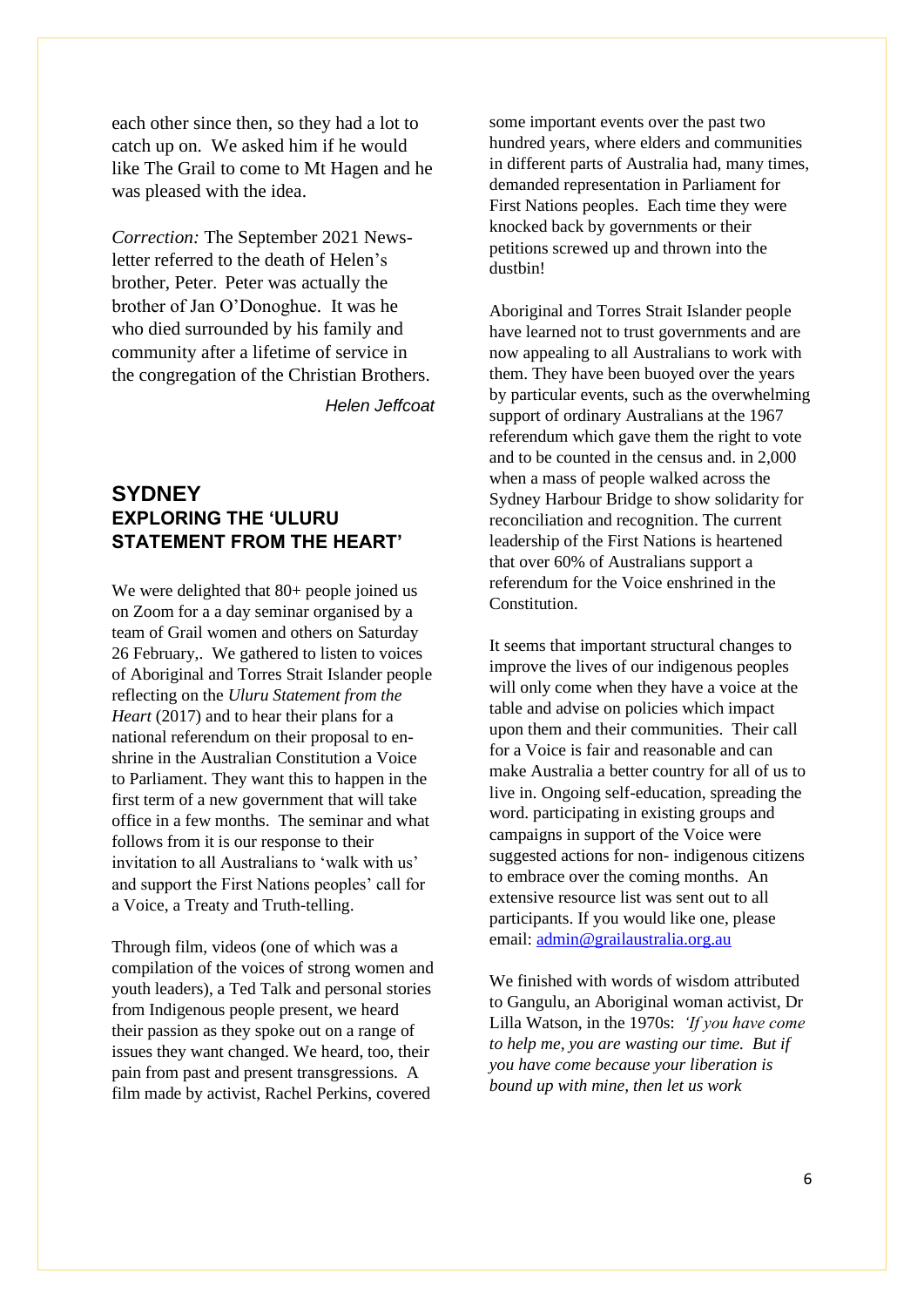*together'.* Some 50 years later these words still hold a profound truth.

The Planning Team was made up of Grail members - Elizabeth Lee, Kay Hunt, Margaret Hetherton and Ruth Crowe, assisted by Ros

Bradley and others from the Women's Reconciliation Network (Redfern) and Gill Burrows from Pace e Bene A number of parishes, Creators of Peace, Eremos and other groups supported us

*Ruth Crowe*



This joint project of *Women and the Australian Church (WATAC*) and *The Grail in Australia* celebrated its first anniversary on 8 March this year. To mark its lively progress into a second year of weekly homilies on the Gospel of the day by women in diverse denominations of the Christian church, we print here a warm and welcome endorsement from the Bishop of Parramatta, Vincent Long OFMConv.

*'Go and tell my brothers that I am ascending to my Father and your Father, to my God and your God.* At Easter Vigil, we hear these words of the risen Jesus who empowers Mary of Magdala to reclaim her agency and to proclaim the Good News to others. She is known in the Christian tradition as apostle to the apostles.

But it was not just Mary of Magdala who had a pivotal role in the early days of the followers of the Way. Throughout salvation history, women disciples have played a critical part in forging a new future out of the hopeless present. Puah and Shiprah acted as catalysts for the Exodus by their civil disobedience. Esther boldly intervened for her Jewish people at the foreign court. Ruth broke new ground of inclusion to Israel's strictly safeguarded bloodline. Mary McKillop, of course, started a new and hitherto unheralded group of women who took the Good News to the edges of colonial Australia.

If the Church is to be faithful to the biblical narrative and responsive to the living presence of God, it must reclaim a discipleship of equals and empower men and women disciples to share their gifts for human flourishing and the growth of the Kingdom. The Church cannot have a better future if it does not listen to women's wisdom and insight. So long as we continue to make women invisible and inferior in the Church's language, liturgy, theology and law, we impoverish ourselves.

I am pleased that there are Christian women in Australia who, like Mary of Magdala, share the Good News from their own lived experience. *Australian Women Preach* is one such group of women. It is a shared venture and innovative project designed to offer theologically informed perspectives of women from across the wealth of Christian traditions.

Their preaching will highlight women traditionally omitted or misrepresented in our lectionary and deepen our understanding of God's saving presence in the world. Those who view these preaching videos will see the deep spirituality of Christian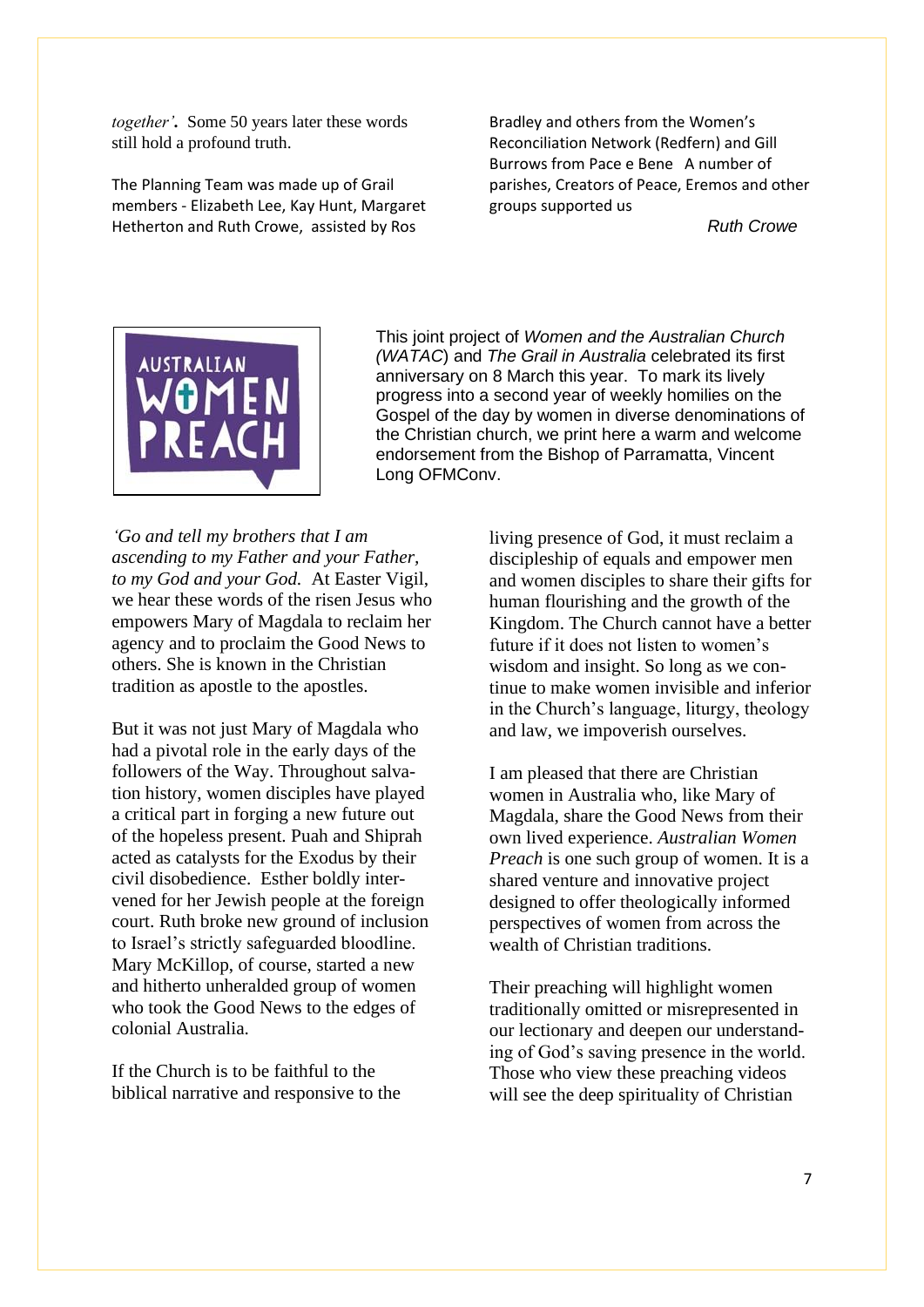women who break open God's Word, with messages of hope that renew faith and encourage active engagement in the life of the Church for our work in the world.

I have made a habit of accessing *Australian Women Preach* each week as part of my own homiletic preparations. I highly recommend it to fellow clergy, RCIA (Rite of Christian Initiation of Adults) catechists, and all who seek

nourishment from the unique insights and wisdom of Australian Christian women. I also recommend *Australian Women Preach* for the opportunity it offers for deep reform for the Catholic Church in Australia. I believe that until we have truly incorporated the gift of women and the feminine dimension of our Christian faith, we will not be able to fully energise the life of the Church.

Reprinted with permission. Bishop Long was born in Vietnam and came to Australia with family members when he was in his teens. Before becoming Bishop, he was Superior of his Franciscan Order.

#### **MELBOURNE**

The small Melbourne group has been sorting out the remainder of Joanna Waite's possessions. We have been joined by Mary McCormick and Joy Beer who are Executors of Joanna's Will, and so able to discuss one of Joanna's wishes. As Mary told us, she was very anxious that a substantial gift should be made from the estate to the Eva Tilley Memorial Home as a fitting 'thank you' for the excellent care Joanna received in the 10 years she was there. Many books and music tapes were sorted and some pieces of furniture that had been stored in the 'Hesed' garage went to Ann Niall and Dinny Culican. Lovely to have some of her things, including her handsome deep blue armchair, now in the sitting room of the Balwyn unit..

Ann and Dinny sorted a mass of photographs, separating the Grail ones from Joanna's family ones, so that these could go to her nephew. Dinny was

delighted to find some from Joanna's time at 'Ballybrac', Mackay. She plans to label these and send them to the archives in Sydney to join the as yet inpublished Mackay Grail history. We were glad that. at one stage, an Eva Tilley staff member, whom we knew from our many visits, joined us for coffee.

We now have a new resident, Patricia O-Brien, in 'Hesed',, the Grail unit in Balwyn, who moved in on the 10th of March. We met with her when we gathered for *lectio divina* on Monday 21st. Getting the house ready for her arrival was a hectic time. Sophy, Dinny's granddaughter, had over the past three years or so found the Grail house a place of refuge when she needed it most, though her visits there ceased, thanks to Covid. Sophy loved the peace and quiet of the unit and planted her herbs there, too. She and Mum, Sarah Jane, together cleared and cleaned the bedroom she had used, and many of the kitchen items she had stored there. Genny Grabau did a fantastic job in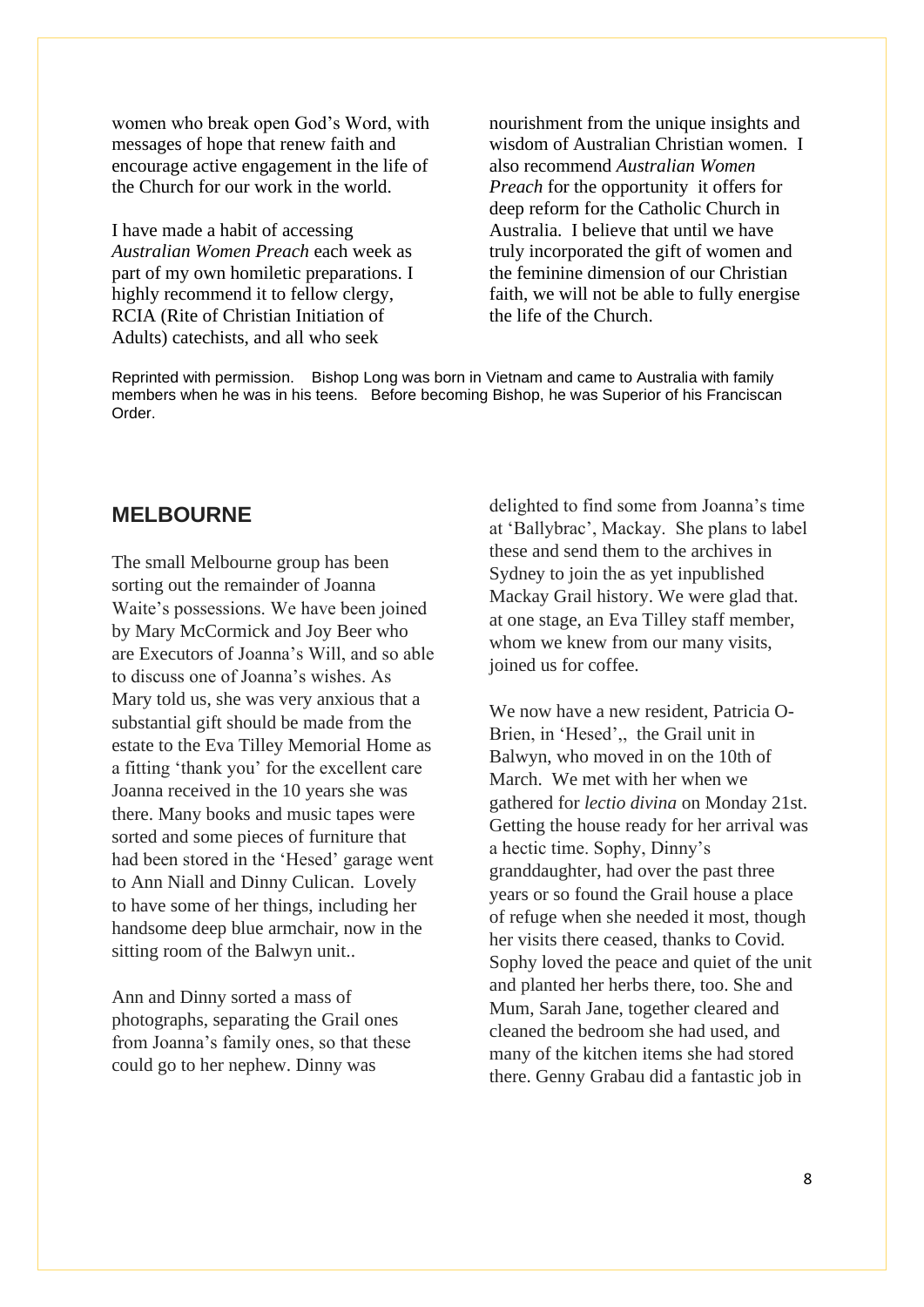cleaning and organising cleaners to come in, also providing the finishing touches herself. We were all very pleased with the result – I have never seen the unit look so sparkling! We are all vastly relieved to have such a pleasant resident as Patricia who will join us in our fortnightly *lectios..* We finished Monday's meeting with prayers for Andrea's mother, Gemma, and for others needing remembrance, and closed with our Julian of Norwich mantra: *All will be well, all will be well, all manner of things will be well.*

*Dinny Culican*

# **PAPUA NEW GUINEA (PNG) In memory of Maria Wate and Connie Austrai Francis**

We were all very shocked and saddened to hear of Maria's death in February. Maria began her Grail life in 1981 and was very involved in many of the programs at the Wewak Grail house until ill health limited her movements in the last two years. Maria raised four daughters who are now working in the teaching and broadcasting professions. In 1957 Maria's family was the first PNG family whom Pat Noonan and Sheila Hawthorn met when they arrived as lay missionaries for the Wewak Catholic Mission. They have remained special friends ever since.

When Maria left school, she began work in the Catholic church offices and was later employed as a clerical officer in the Burns Philp Wewak store. With other Grail women. she was one of the original

members of the Wewak Young Christian group. Maria was very active in several aspects of church and community life: in the parish community, in prayer and liturgy, in social movements of women and youth. In 1989 she became coordinator of a number of kindergartens in Wewak. Maria was a PNG representative at some International Grail meetings.

We extend loving sympathy to Christine. Madonna, Gabrielle and Grace, all the family and Grail friends who gathered to farewell Wate (as she was mostly known) on her homeland of Mushu Island. May she rest in that really beautiful place in peace.

Connie, who died on 2 January 2022, was one of the founding members of the Grail in Lorengau, Manus Island, Papua New Guinea, in 1994. She attended the 'Health and Wholeness' workshops organised by Helen Gomez (Grail Sydney) and held at St Raphael's College in Townsville in 1995.

Connie was instrumental in organising a group of Manus Island women to attend the first PNG national Grail formation program held in Lae in 1994.

Besides supplementing the family income with a small bakery business, Connie also contributed very helpfully to fund-raising for The Grail with her rapidly-developed baking skills.

Our heartfelt sympathy goes out to Connie's three daughters and all her family. She will be sorely missed by the Manus Grail group. May she rest in eternal peace.

*Sheila Hawthorn*